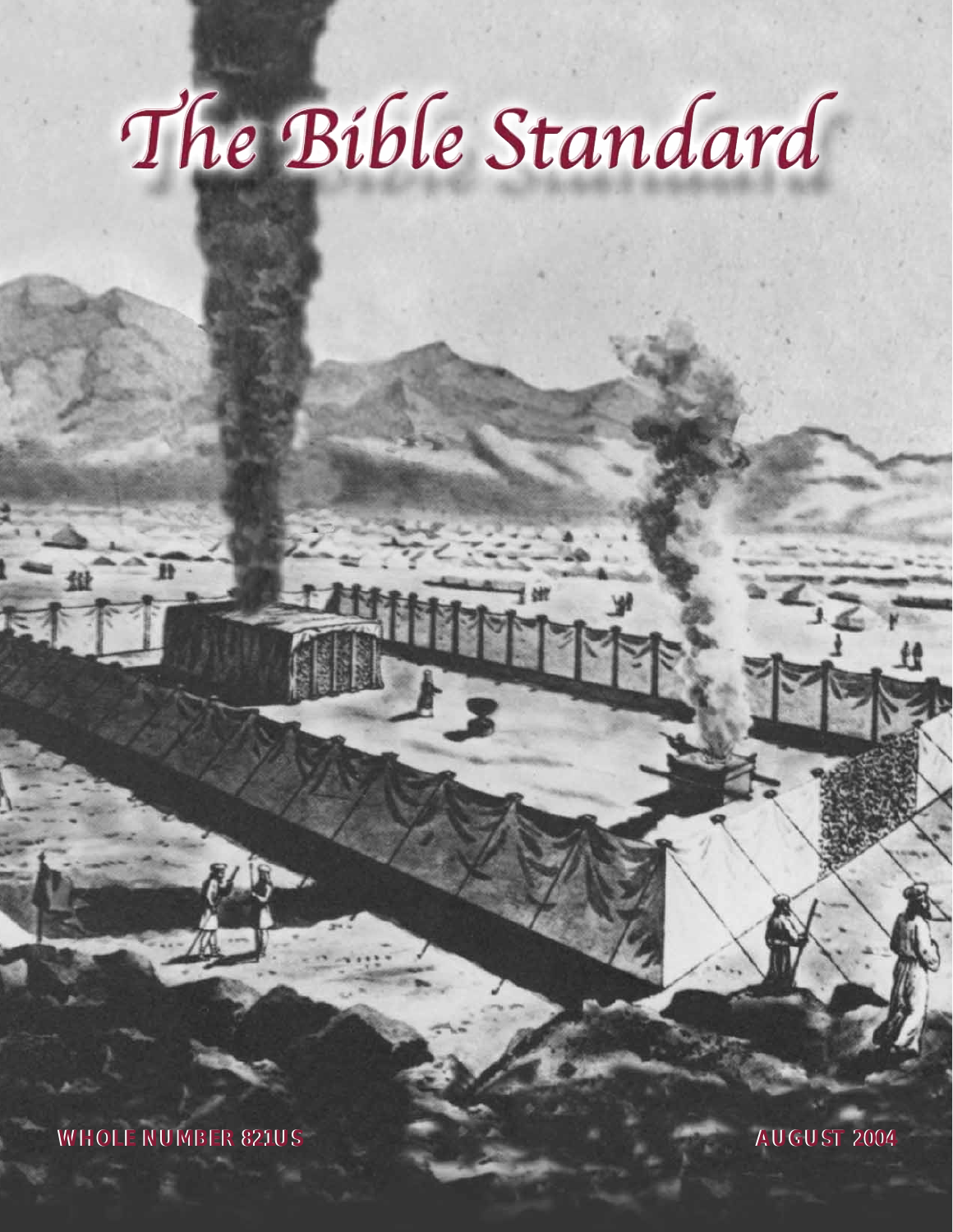JESUS DIED — WHY?

*There is one God, and one mediator between God and men, the man Christ Jesus; who gave himself a ransom for all, to be testified in due time."*

 $-1$  Tim. 2: 5, 6  $-$ 

THE MOTION PICTURE "The Passion of the Christ" that has played to millions around the world this year drew comments from the ecclesiastical world which sought to address the Christ" that has played to millions around the world this year drew comments from the ecclesiastical world which sought to address the question, "Why Did Jesus Die?" From the April 12, 2004 issue of *Time* magazine it is apparent that neither the movie itself nor the critical examinations by persons of religious status and background have provided a clear answer.

The entire Christian world is in general agreement on the following: All profess belief in Jesus Christ and claim to be followers of Him and His teachings as based upon the Bible. After that, the agreement ceases, as can be witnessed by the literally thousands of Christian denominations, sects, groups, and associations. Upon investigation we discover that much of the division is due to differences of interpretation as to what the Scriptures teach.

According to the Scriptures, the doctrine of the Atonement lies at the very foundation of the Christian religion, yet this most important Scriptural teaching is little understood.

There are two general views of the Atonement:

(1.) The *orthodox* view teaches that man, as a transgressor of the Divine law, came under Divine condemnation. God, while hindered by Justice from pardoning the sinner, has provided a just redemption for him, and has thus provided for the forgiveness of his sins through the sacrifice of Christ. This entire work of satisfying the claims of Justice and making the sinner acceptable to God is called the work of Atonement.

(2.) The *unorthodox* view teaches that Divine Justice does not require a sacrifice for the sinner's transgression. It instead contends that God seeks and waits for man's approach, but requires that man shall abandon sin and seek righteousness, and thus come into harmony with God — be *at-one* with Him. According to this view, atonement for sin is brought about either by the sinner expiating his own sin, or that God forgives the sinner unconditionally. From this standpoint, Jesus and all His followers have part in the at-onement by teaching and exhorting mankind to turn from sin to righteousness.

Because of the close relationship between the doctrine of the Atonement and the death of Christ, and in light of the two diametrically opposed views on the Atonement as stated above, the question posed at the head of this article should surely be a matter of utmost interest to all Christians.

This article will seek to offer a *third,* and we believe, Scriptural view of the Atonement, one that has generally been overlooked by theologians and Christians in general. This view embraces and combines both of the foregoing views, and rightly understood, answers the question, "Why Did Jesus Die?" And not only should it satisfy the mind, but it should also satisfy the heart, for when fully appreciated, the Scriptural view of the Atonement, with the death of Christ at its center, presents to our vision a wise, powerful, just, and loving God, Who has authored a beautiful and comprehensive Plan of Salvation for the entire human race.

*All Scripture references are to the King James Version, unless otherwise stated.*

# **"Lift up a standard for the people" — Isa. 62: 10 Contents — August 2004**

Jesus Died— Why? 114 *He died as a substitute for father Adam so that he and his posterity may have life* Loving Righteousness 119 *Like Father, like Son*

Bible Question Box 120

- *What is meant by "little flock"?*
- *Explain life and immortality*
- *Jesus Christ the Head and the Church His Body*
- Servants Of God And Man 122 *David Brainerd: A pioneer of modern missionary work*

The Elements Of Wisdom 124 *Wisdom from above — first pure, then peaceable, gentle . . .* Features

*The Mail Box* 127 *Publications* 127 *Announcements* back page

The Bible Standard is published monthly by the Laymen's Home Missionary Movement, Ralph M. Herzig, General Editor. Published regularly since December 1951. **Mailing Address:** The Bible Standard, 1156 St. Matthew's Road, Chester Springs, Pennsylvania 19425-2700, U.S.A. Postage paid at the post office in Chester Springs, Pennsylvania 19425-2700. **Web Site:** *www.biblestandard.com* **Rates:** single issue — \$2.00; by subscription (12 issues annually) — \$12.00.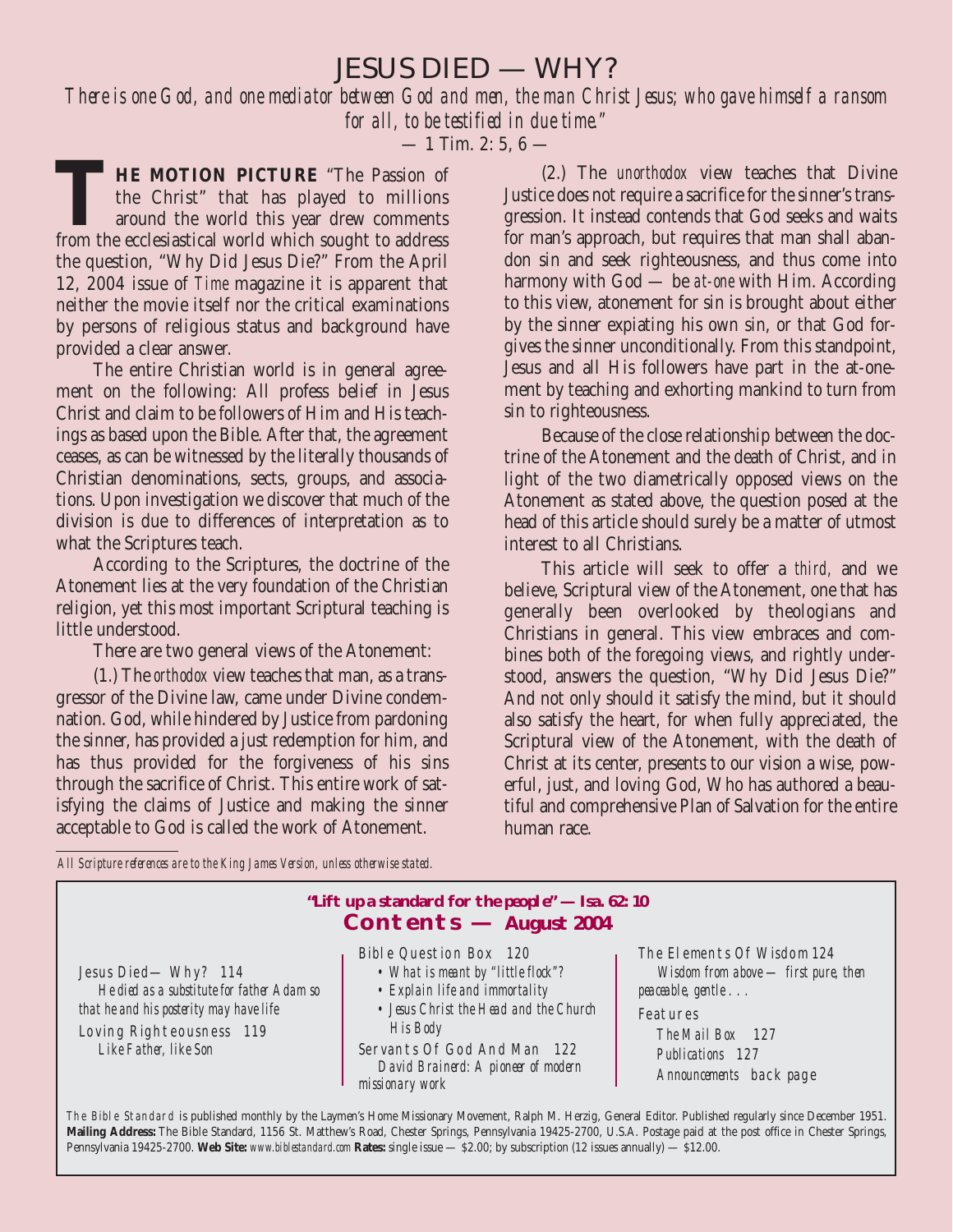- **4. Surely he hath borne our griefs, and carried our sorrows: yet we did esteem him stricken, smitten of God, and afflicted.**
- **5. But he was wounded for our transgressions, he was bruised for our iniquities: the chastisement of our peace was upon him; and with his stripes we are healed.**
- **10. Yet it pleased the Lord to bruise him; he hath put him to grief: when though shalt make his soul an offering for sin, he shall see his seed, he shall prolong his days, and the pleasure of the Lord shall prosper in his hand.**
- **11. He shall see of the travail of his soul, and shall be satisfied: by his knowledge shall my righteous servant justify many; for he shall bear their iniquities.**
- **12. Therefore will I divide him a portion with the great, and he shall divide the spoil with the strong; because he hath poured out his soul unto death: and he was numbered with the transgressors; and he bare the sin of many, and made intercession for the transgressors.**

*— Isaiah 53: 4, 5, 10-12*

THE BIBLE TEACHING on the Atonement clearly shows that there is a difficulty, a difference, an opposition between God and man; otherwise they would be at one — in harmony — and there would be no need for a work of Atonement. As we investigate the Scriptures, we learn that father Adam was created perfect, in the image of God, and was at one with his Creator. Through wilful disobedience, however, Adam came under the sentence of wrath, "the curse," and thus the entire race became "children of wrath" (Eph. 2: 3).

While God justly condemned man's disobedience and laid upon him the sentence of His Law — death, and that without exception for thousands of years, nevertheless, blended with His justice was the spirit of love and compassion which designed an ultimate substitutional arrangement by which God might still be just but be also the justifier of all who believe in Jesus (Rom. 3: 26).

The Scriptures indicate that there are two general classes from among mankind that will ultimately benefit by the Atonement — the Church, during the Gospel Age (2 Cor. 6: 2), and the world, during the Millennial Age (Rev. 22: 17). For both of these classes, there are two essential features of the Atonement: the satisfaction of Divine justice and the bringing back into harmony or "at-one-ment" with God those who wish to be saved.

The Atonement is initially presented to our minds in the animal sacrifices of the annual Atonement Day in Israel as described in Leviticus 16. Those Jewish Age sacrifices foreshadowed and were a picture of the "better sacrifices" of our Lord Jesus and His Church in the Christian, or Gospel Age, and the Apostle explains that the better sacrifices accomplish what the typical offerings of bulls and goats could not do (Heb. 9: 23; 10: 4). There are two Scriptural views of the Atonement process: the *ransom* and the *sin-offering*.

# **THE RANSOM PRICE**

According to our text, Jesus, as a perfect human being offered Himself as a *ransom* for the entire human family. The *ransom price* relates to the valuable thing itself, namely, the blood or death of Christ — sufficient for the payment of the penalty of one member of the human family, or of all, as it may be applied. The ransom views the matter of man's recovery from sin and death as a purchase. The basis of this thought is the Divine law, "life shall go for life, eye for eye, tooth for tooth, hand for hand, foot for foot" (Deut. 19: 21). Adam and his entire race of thousands of millions are in dire distress through sin and its penalty. God has provided a recovery by a ransom process — a purchasing back from their fallen condition.

Our first thought naturally would be that each individual member of Adam's race must be purchased by the life of another person, one who is without sin and is not under the curse of death (Psa. 49: 7, 15). But looking deeply into God's Plan we find that only one man was tried before the Divine court — namely, father Adam. He only was sentenced to death, but all of his children go into death, a condition inherited by procreation. Thus he fathered a dying race, prone to sin, and hopeless as far as eternal life is concerned. This has been the experience of all throughout the entire period of over six thousand years from the time of father Adam's sentence until now.

Here we see a wonderful economical feature of God's Plan. He did not permit more than one member of the human race to be tried and sentenced to death. His purpose from the beginning was that the sacrifice of one life should redeem the entire human race. By one man the whole trouble came; by one man, Christ Jesus, the whole trouble will be rectified. The Apostle emphasizes this thought saying, "For since by man came death, by man came also the resurrection of the dead. For as in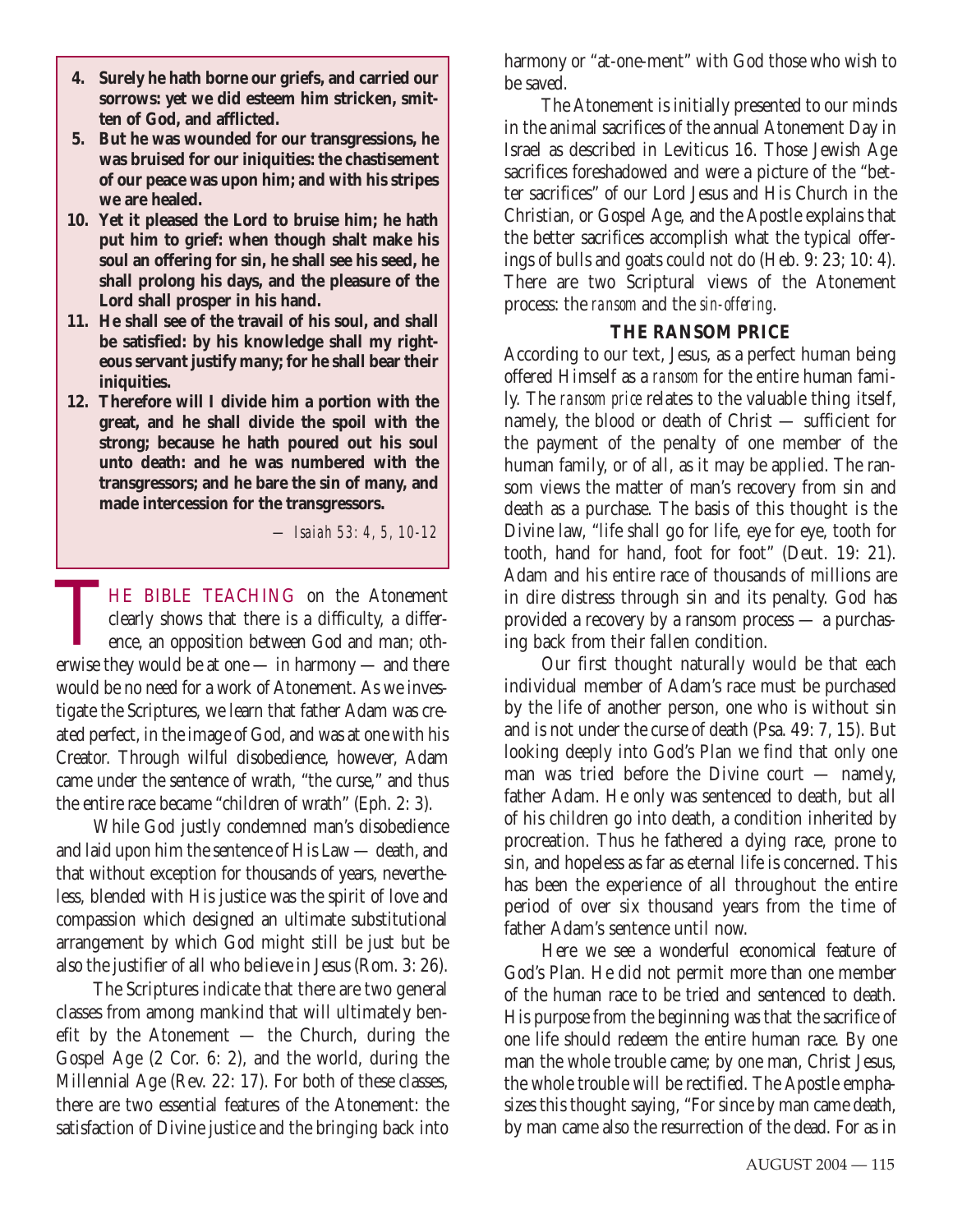Adam all die, even so in Christ shall all be made alive. But every man in his own order" (1 Cor. 15: 21-23).

We see, therefore, that the value of Jesus' death was not merely for Adam but also for all of Adam's posterity. We see, too, how necessary it was that Jesus should be perfect — "holy, harmless, undefiled, separate from sinners." Otherwise He, like the remainder of the race, would have been under a Divine death sen-

tence (Heb. 7: 26). All of Adam's offspring were involved in sin and its penalty and it was therefore necessary to find an outsider not under the curse of death to be the world's Redeemer. And if that outsider should be one from the spirit realm — an angel, an archangel, or one of some other rank willing to come to the rescue of the human family, he must of necessity exchange the spirit nature for the human nature in order to be



God had long before revealed His intention through the prophet Hosea: "I will ransom them from the power of the grave; I will redeem them from death" (Hos. 13: 14). The payment of the ransom by our Lord Jesus would in due time fulfill that prophecy. However, the Atonement work involves not only the release of every member of the human race from the curse of death by the payment of the price required, but also their rais-

ing up from physical, mental, moral, and religious imperfection to the full image and likeness of God lost through Adam's disobedience. There is a great perfecting work to be done once the curse is lifted and the application of the precious blood of Christ shed at Calvary will set in motion the judging of the world in righteousness (John 5: 28, 29 RV; Acts 17: 31). Obviously this work has not yet been accomplished, as the human

a corresponding price — a ransom for the first man.

• It was not a god that sinned; hence the death of a god could not redeem.

• It was not an angel that sinned; hence the death of an angel could not redeem.

• It was a *man* who sinned, and his ransom must be provided by the death of a man.

It was the great *Logos,* a spirit being, who offered Himself in the interests of the Divine plan for human redemption. He left the glory He had with the Father before the world was, humbled Himself, and became the man Jesus. He "was made a little lower than the angels for the suffering of death, crowned with glory and honour [the perfection of the human nature]; that He by the grace of God should taste death for every man" (Heb. 2: 9; Phil. 2: 7, 8).

# **What does the Ransom accomplish?**

We have established what the ransom is and that Jesus was the One suitable to be a ransom for father Adam. Our next point is to show from the Bible that He did give Himself, His life, as a ransom. We have the word of Jesus himself on the subject (Matthew 20: 28), as well as St. Paul's testimony in our subject text proving that the giving of the price sufficient to ransom Adam and his entire posterity was accomplished in Jesus' death at Calvary.

race is still dying; indeed, it has scarcely begun. So far the ransom merit has been used for the *Church alone* and this only by faith.

Who are to be understood as members of the Church? Briefly, they are those who have joined themselves to the Lord Jesus as members of His Body (Col. 1: 18), and have, like Him, presented themselves a "living sacrifice, holy, acceptable unto God" (Rom. 12: 1). In this sacrificial service and their overcoming of evil they have proved themselves to be "more than conquerors" (Rom. 12: 21; 8: 37), and thus worthy to be joint-heirs with Christ in His 1,000-year kingdom of glory (Rev. 20: 6), when the benefits of Christ's ransom will be extended to the whole world of mankind. Consequently, the ransom work that began nearly twenty centuries ago has yet to be accomplished. While the price has been in the hands of Divine Justice, it has not been applied for the *world* so far, and was only granted for the Church during the Gospel Age until they completed their sacrifice in death.

# **THE SIN-OFFERING**

Lev. 16: 6, 9: "And Aaron shall offer his bullock of the sin offering, which is for himself, and make an atonement for himself, and for his house. . . . And Aaron shall bring the goat upon which the Lord's lot fell, and offer him for a sin offering."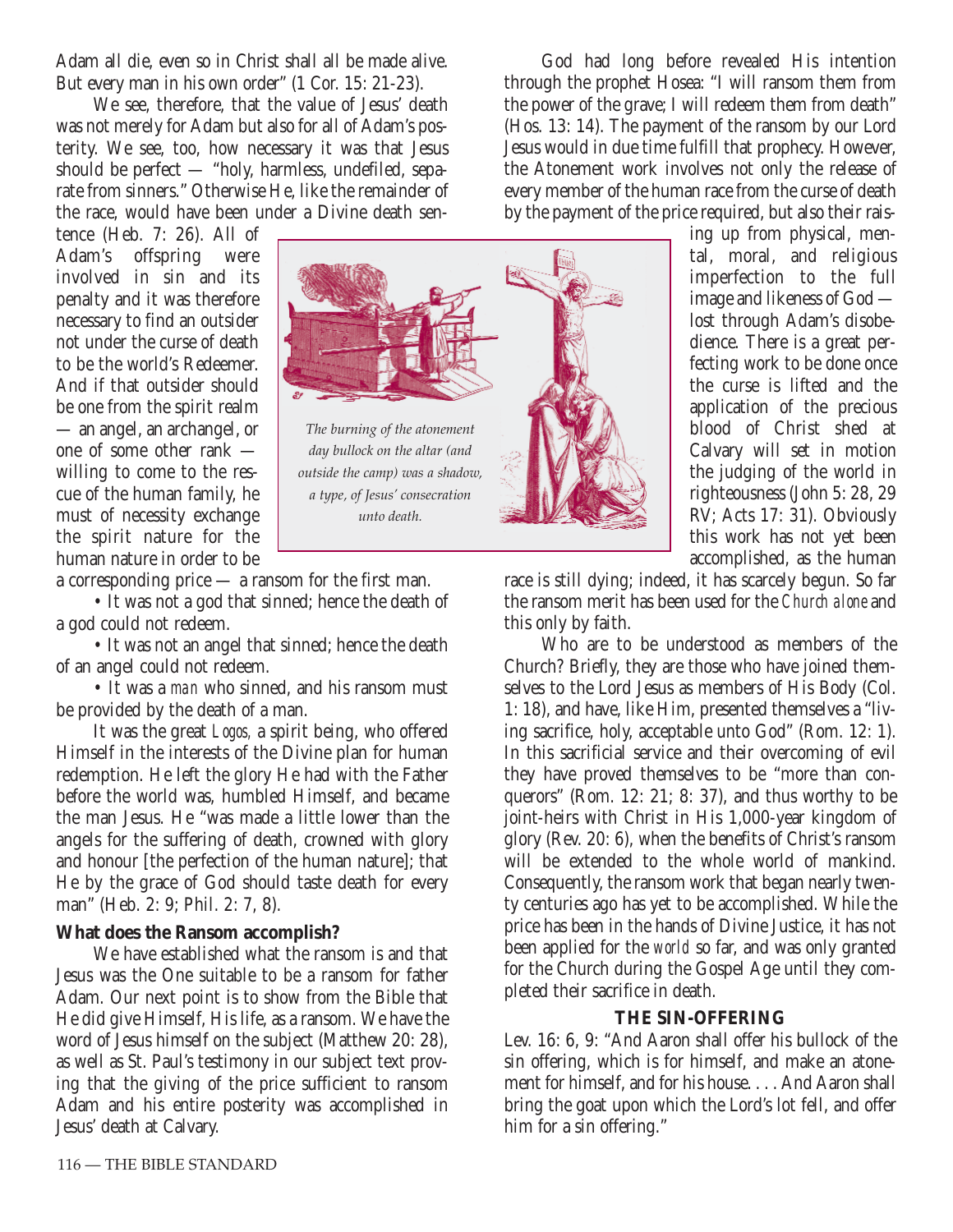With the thought of the ransom before our minds, we now investigate the subject of the sin-offering, remembering to keep the two subjects separate and distinct. The sin-offering shows the way in which our Lord's ransom price is made available for the cancellation of the sins of the whole world. The sin-offering does not require so long a time for its accomplishment as does the ransom. We have already seen that the ransoming work has been in progress nearly twenty centuries and it will be working for nearly ten centuries more which will include the Millennial Age (Rev. 20: 4). But the sin-offering will be completed before mankind is awakened to begin the Restitution process during the coming age (Acts 3: 19-21). The Church will then be with their Lord in glory.

The sin-offering of Israel's Atonement Day shows us the same sacrifice of Jesus which constitutes the ransom price, but from a different view point. It shows how God uses the merit (the value of Christ's sacrifice) to cancel human sins. Aaron's sin-offering actually consisted of two sacrifices — first a young bull, which was presented by the High Priest himself, its blood being offered for the High Priest's *own family and tribe.* This represented the death of Jesus and the primary use of His merit *for the Church*. In this picture the Lord shows us a special use of the value of His sacrifice for the sins of the true Church only; and that these, made right by His merit are thus qualified to be sharers with Him in His sacrifice.

# **The Second Part of the Sin-Offering**

The second sin-offering of the typical Atonement Day was the sacrificing of what was called the Lord's goat representing the sacrificing of the Church class during the Gospel Age. The account says that the Lord's goat was dealt with in precisely the same manner as the bull that preceded it indicating that the true Church was required to walk in the footsteps of her Lord sacrificially, even unto death.

We should remember that the blood of the bull was not applied for the sins of all the people but for the sins of the high priest's family and tribe — antitypically for the Church. We should also notice that in the picture this secondary sin-offering, the Lord's goat, was not offered for the same persons as was the bull. The Lord's goat representing the Church's sacrifice was offered by the high priest as a secondary part of his own original offering and its merit was made applicable to *all the people* to bring atonement to the entire nation.

*The merit of the ransom price having been reserved initially for the Church's salvation will now be available in the hands of Christ, the great High Priest, as an offering for the whole world.*

In the antitype, the High Priest, Jesus, completed His own personal sacrifice at Calvary. Forty days later He ascended up on high, appeared before the Mercy Seat (God's Justice), and presented the value of His sacrifice — not for the world but for the Church. As the Apostle writes, "He appeared in the presence of God for us," the Church — not for the world (Heb. 9: 24). This is in full accord with what we have just seen in the typical picture.

At Pentecost God manifested His acceptance of those consecrated individuals who had recognized Jesus as Savior by begetting them to a new nature with heavenly hopes and prospects. These individuals represented in the "Lord's goat" have been offered up as a part of the Lord's sacrifice throughout the Gospel Age. That work continued until the last member of Christ's Body was found faithful unto death.

The merit of the ransom price having been reserved initially for the Church's salvation will now be available in the hands of Christ, the great High Priest, as an offering for the whole world. While the Church's share in the sin-offering has no merit of itself, and is of value only as it is based upon the sacrifice of Jesus their Head, the next step in the Divine program will be for the Lord Jesus to present at the antitypical Mercy Seat (before God in heaven), the blood of the antitypical Lord's goat (the Church), as He did with His own blood. By this act the sacrifice of His Church is shown as included with and a part of His own sacrifice. This He will make applicable for the sin of all the people the original sin of the entire human race.

At that time the Father will turn over to His Son, our Lord Jesus, the human race, their sins fully forgiven so far as the original transgression is concerned. Then Messiah's Kingdom established in power and great glory will begin to deal with the world for its rescue from sin and death for the ultimate uplift to human perfection of all who are willing and obedient to the regulations of His kingdom.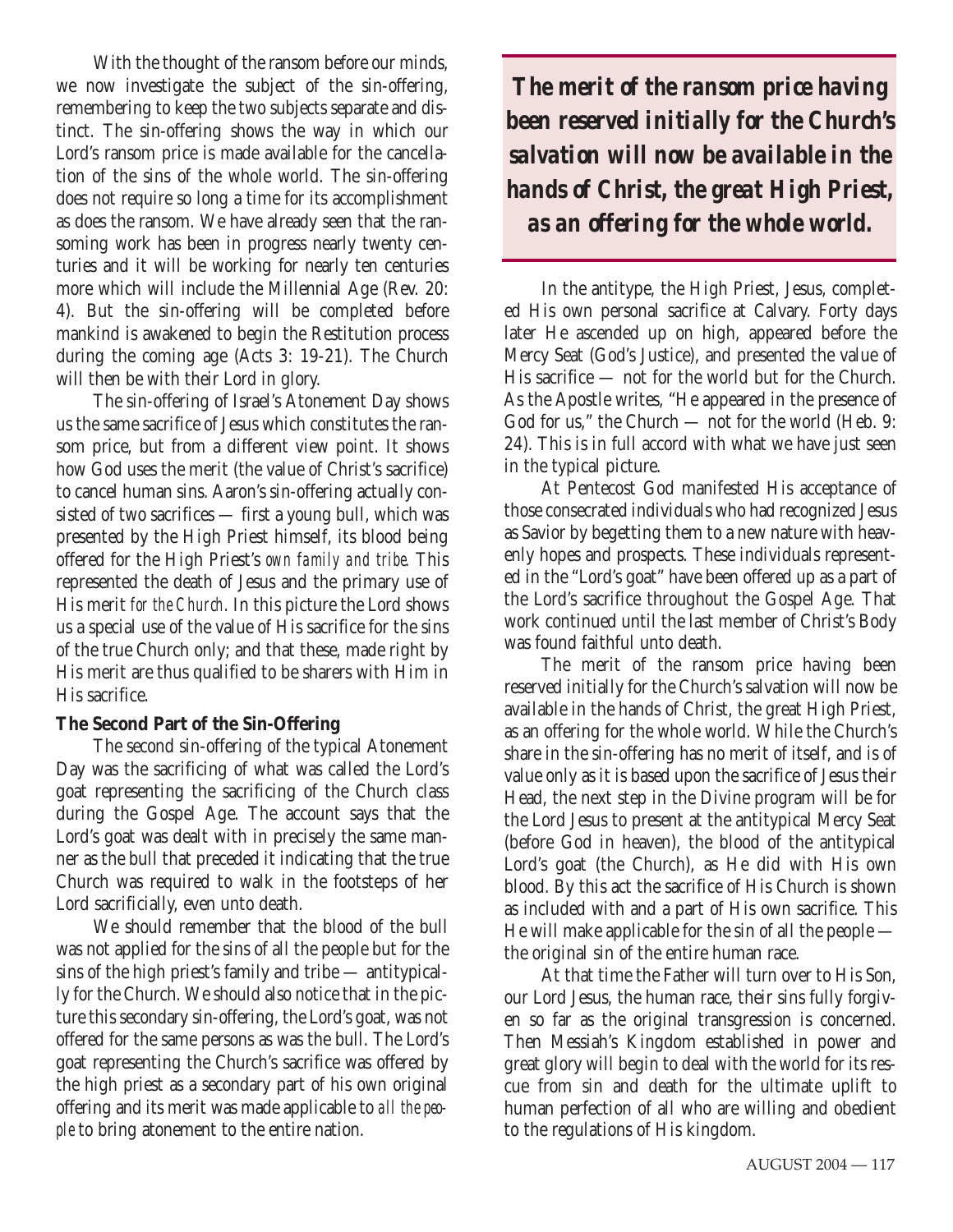# **PUNISHMENT FOR SINS AGAINST LIGHT**

The sin-offering is specifically for the Adamic sin inherited by the entire human family — with all the various weaknesses and imperfections that flow from that original sin. So far as the Church is concerned, repentance and faith in Jesus as Savior has brought the Lord's people of the Gospel Age into a condition of justification; they are "justified freely by his grace through the redemption that is in Christ Jesus" (Rom. 3: 24).

Wherever the light of the Gospel has gone a certain measure of knowledge has been imparted and a certain measure of responsibility accrues. It follows that the consequences of wilful sin against *full light* must be serious indeed. The Apostle Paul makes it clear that for those who sin wilfully after receiving full light and knowledge — in effect, having been blessed by the full benefit of the ransom there is no more sacrifice available and such wilful sinners incur the *second death* — eternal destruction (Heb. 6: 4-6; 10: 26-31; Rev. 21: 1-8). But only a few have had full light, full knowledge, full opportunity, and hence very few have sinned the sin unto death.

The penalty of Adam's sin has reached down in a general way over the entire race for six thousand years with all it has meant of sickness, sorrow, and death. But sins even worse, not attributable to the weakness of fallen flesh or to ignorance have dragged the human family into great degradation. These sins have been more or less wilful, more or less against light and knowledge, and punishment must be exacted.

Before the new dispensation can rightly be ushered in with all its blessings, the world's accounts must be fully squared. It is for the settlement of these accounts against the world that brings the great "Time of Trouble such as never was since there was a nation." This Time of Trouble we believe had its beginning in the World Wars and it will progress until the Biblically prophesied catastrophes of revolution and anarchy will complete it in the future (Dan. 12: 1; Matt. 24: 21). When the accounts of justice have been corrected through the experiences of this present Time of Trouble, the blessings of Messiah's Kingdom will, in God's due time begin to flow to all people.

# **INAUGURATION OF THE NEW COVENANT**

The Apostle in contrasting the typical and the antitypical sin-offerings declares that Jesus, not by the blood of bulls and goats, but by His own blood, accomplishes the redemption (Heb. 9: 11-15). Again, the sacrifices of Jesus and the Church are styled the "better sacrifices" — in the plural (Heb. 9: 23). This points back to the institution of the Jewish Covenant arrangement where Moses took the blood of bulls and goats and inaugurated the Law Covenant, sprinkling the blood first upon the Tables of the Law (the book), and then upon the people (Ex. 24: 3-8).

In the Millennium, when the New Covenant will be inaugurated in Messiah's Kingdom, the antitypical blood of Christ and the Church as associated sacrifices will be used in sprinkling, or satisfying the Divine law. This will be the basis for the Father turning over the whole human race to the kingdom of Messiah for restitution purposes (Acts 3: 19-21). Then will commence the work of sprinkling all the people with the blood the work of cleansing mankind and giving all people the benefits secured by the redeeming blood of Christ.

# **THE ANTITYPICAL ATONEMENT DAY**

We trust from the foregoing that our readers will see clearly the distinction between the ransom which Jesus alone gave and its application through the sin-offerings of the entire Christ, Head and Body, in this Gospel Age. The real Day of Atonement began with our Lord Jesus and His sacrifice and covers both the Gospel and Millennial Ages. By the end of the 1,000-year Kingdom, the work of this great Day of Atonement will be completed and full atonement for sin will be an accomplished fact (Rev. 20: 4).

The real sacrifices of the Day of Atonement — Jesus and His Church during the Gospel Age — are therefore clearly seen as the means to an end: the blessing of the world and the bringing of the world back to *at-one-ment*, or harmony, with God. That work will require the entire Millennial Age to accomplish, but its glorious result will be the restoration of all the willing and obedient of the human race to all that was lost in Adam and redeemed at Calvary.

In summary: The ransom relates to the sacrificial work of Jesus alone and its ultimate effect for mankind, whereas the sin-offerings of Israel's Atonement Day show the processes by which God accomplishes blessings for the Church and for the world.

May God bless us in our understanding as to why it was necessary for Jesus to die. He was the Ransom Price for Adam — a "life for a life" — and since the whole race was condemned in Adam, all of mankind will be given the opportunity to gain life through His sacrifice (1 Tim. 2: 5, 6).

\* \* \*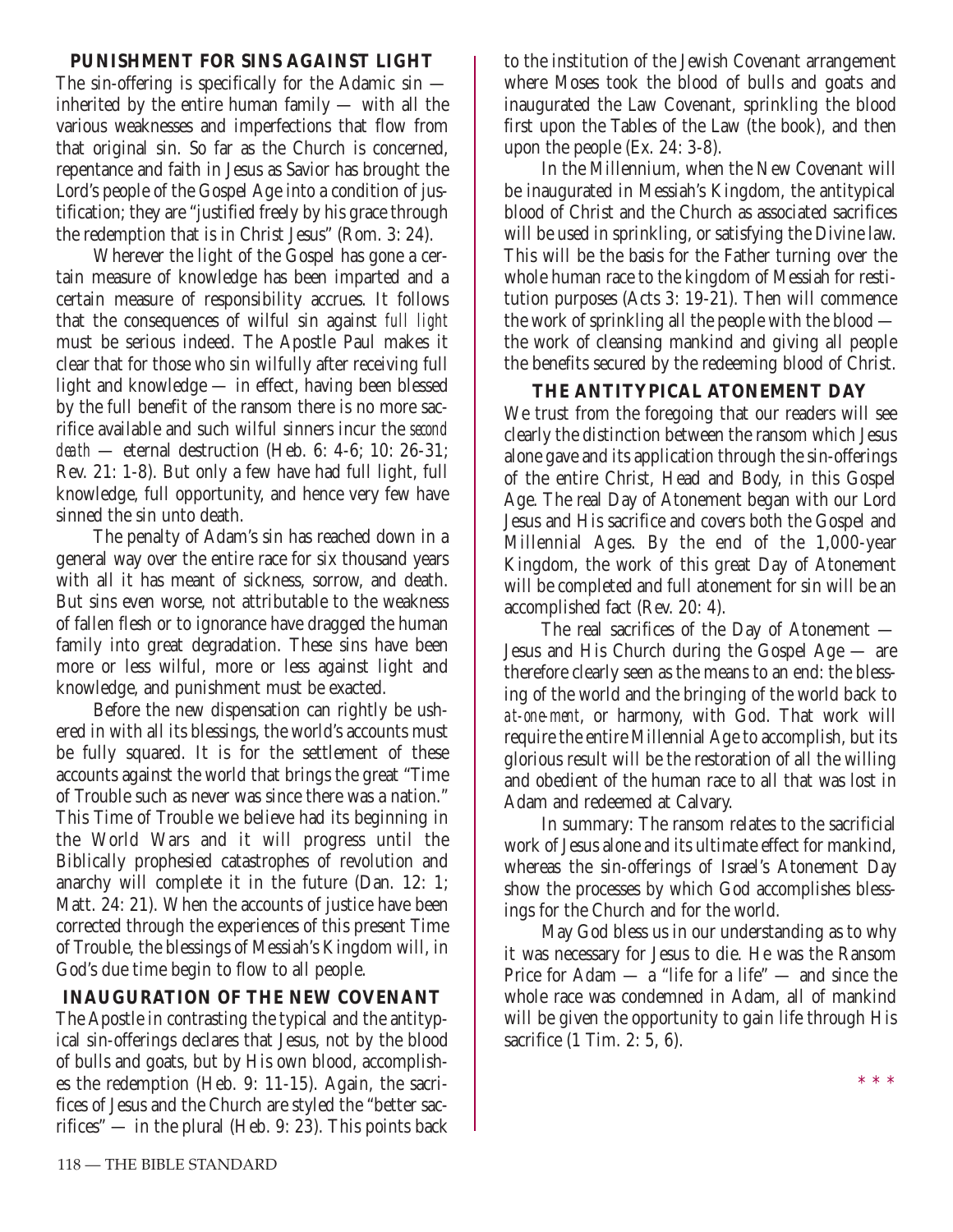# Loving Righteousness

*Thou lovest righteousness and hatest wickedness: therefore God, thy God, hath anointed thee with the oil of gladness above thy fellows*

**— Psa. 45: 7 —**

HRIST is our supreme example. He told His disciples that whoever had seen Him had seen the Father. Like Father, like Son — no closer demonstration of Godliness was possible.

"God, *thy God,* hath anointed thee." The Father loved the Son and poured upon Him Divine benediction and sent Him forth to be the Salvation of the world.

Loyalties come and go. Governments rise and fall, their policies blowing in the wind. Friends desert us. The ground on which we stand buckles and twists under the power of the earthquake. The rages of the weather scour the landscape and destroy hearth and home in town and village. Loved ones die.

*But God's righteousness remains.* It will stand forever. Justice and Truth and Equity — the foundations of His throne.

> Lord, help us through the miracle of justification by faith to love the things that *You love and to serve You as Christ served.*

# **of interest . . .**

**A mass immigration** effort has been organized and partly financed by Nefesh B'Nefesh, a private organization dedicated to reversing a long decline in immigration to Israel. The organization plans to boost the North American immigration rate that has averaged 1,300 people a year since the 1980s. The group's ultimate goal is to bring 100,000 Jews to Israel within the next five to 10 years.

As an incentive Nefesh B'Nefesh provides grants of up to \$25,000 for each new immigrant. This money comes from private donors who have provided gifts of up to \$1 million. This year, the organization's budget has increased by more than \$1 million — to \$4.2 million.

With the Jewish birthrate being much lower than those of its Palestinian and Arab neighbors, the Israeli government has thrown its full support behind the efforts of groups such as Nefesh B'Nefesh.

*—Washtimes.com*

**Jamaat-i-Islami, the main Islamic fundamentalist** party in Bangladesh, Pakistan plans to hold a three-day world congregation in October in which leaders from across the world will discuss problems facing the Muslims the world over and work out a future line of action. A Jamaat-i-Islami official said that despite having a combined army 6.6 million strong and over 70 per cent of the total economic resources of the world, Muslims face crisis situations in Afghanistan, Iraq, Palestine, and Kashmir, and live across the world in slavery.

*—dawn.com*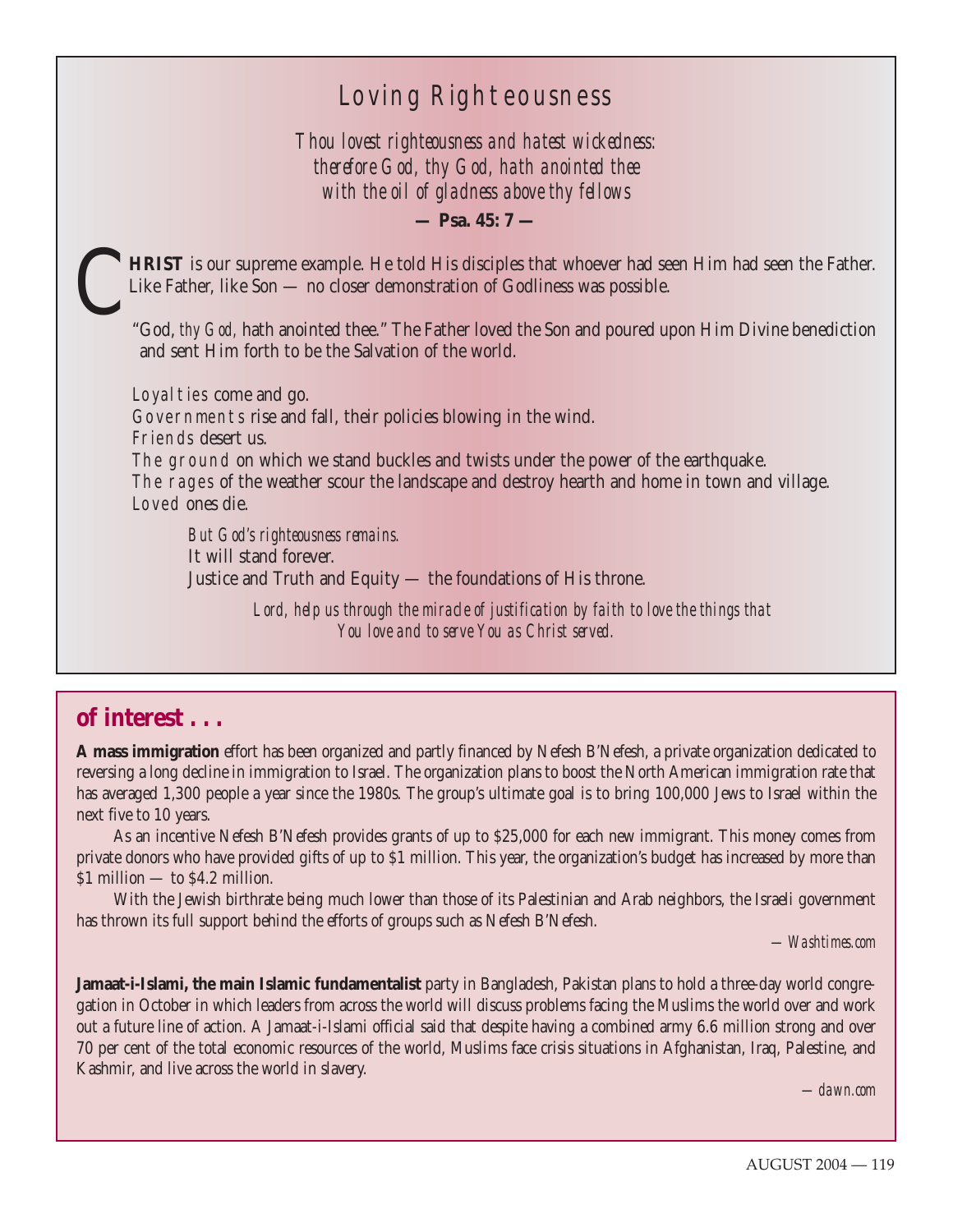

# **THE LITTLE FLOCK**

What is the "little flock"?

The term "little flock" is found in Luke 12: 32 and gives an indication of the limited number of those who would inherit the Kingdom of God in its primary sense. It must be remembered that the time for the *world's* conversion to Christ is yet future — in the coming Millennial Age. A Q

If God had been trying to convert the world during the present Gospel, or Christian Age, or before, it would appear that He has completely failed. The non-Christian population has increased much faster than the number of professing Christians and the vast majority even of these are Christians in name only. A small fraction only of earth's billions has ever intelligently heard of Jesus, yet the Scriptures indicate that His is the only name by which anyone can be saved (Acts 4: 12). Some might reason, therefore, that the outlook for humanity as a whole is bleak indeed.

We can be thankful, however, that in the coming Millennial Age, sometimes spoken of as the "times of restitution" (Acts 3: 19-21), *all* will have a full and fair opportunity to know Christ and to be restored to the image and likeness of their Creator *as human beings*. And we have the testimony of Jesus that not only those living at the time His Kingdom is come to earth, but those also that are in their graves will share the same glorious opportunities (John 5: 25, 28, 29).

During this present Gospel Age, since Christ's First Advent, God has been doing a work of election, or selection. He has been visiting the Gentiles "to take out of them a people for his name" (Acts 15: 14). Those responding fully to the invitation to "take up their crosses" and follow Jesus are described in various ways:

Christ's Bride (2 Cor. 11: 2; Rev. 21: 2; 22: 17), the Lamb's Wife (Rev. 19: 7), the 144,000 (Rev. 7: 4; 14: 1-4), His Body members (1 Cor. 12: 27; Eph. 1:

22, 23; 4: 12), sharers with Him in His sacrificial cup (Matt. 20: 22, 23), partakers of His Divine nature in the resurrection (2 Pet. 1: 4), "called, and chosen, and faithful" (Rev. 17: 14), and joint-heirs with Christ in His soon-coming Kingdom on earth (Rev. 20: 4, 6).

The Lord intimately addresses these as a "little flock" (Luke 12: 32), and we often designate them likewise. It is this "little flock" that will have the great privilege, along with their Lord, to restore and eventually grant eternal life to all the willing and obedient of the human family.

# **LIFE AND IMMORTALITY**

*tality*?  $\overline{\mathsf{Q}}$ 

What is the difference between *life* and *immor-*

There is a large distinction between these two terms. All who gain immortality have eternal life, but not all who attain eternal life will have immortality, the higher and far greater gift of God. By Jesus' ransom sacrifice He "abolished death" — broke its hold on man — and brought to light two salvations: eternal life for Adam's race in general, and immortality for the Church. The word *immortal* means much more than having the power to live everlasting. According to the Bible, millions may ultimately enjoy everlasting life but only a very limited number, the 144,000 (Rev. 7: 4; 14: 1-4), the Church, will be made immortal. A

The word immortal signifies *not* mortal — death proof and indestructible. Any being whose existence is dependent in any manner upon another person or upon any thing such as food, water, light, heat, and air is not immortal. Immortality was originally a quality in Jehovah God alone, as it is written: "The Father hath life in himself" (John 5: 26) — His existence is not a derived, or a sustained one. He is "the King eternal, immortal, invisible" (1 Tim. 1: 17).

But as the Father has life in Himself — immortality, "so hath he given to the Son to have life in himself." Jesus has been "highly exalted" and given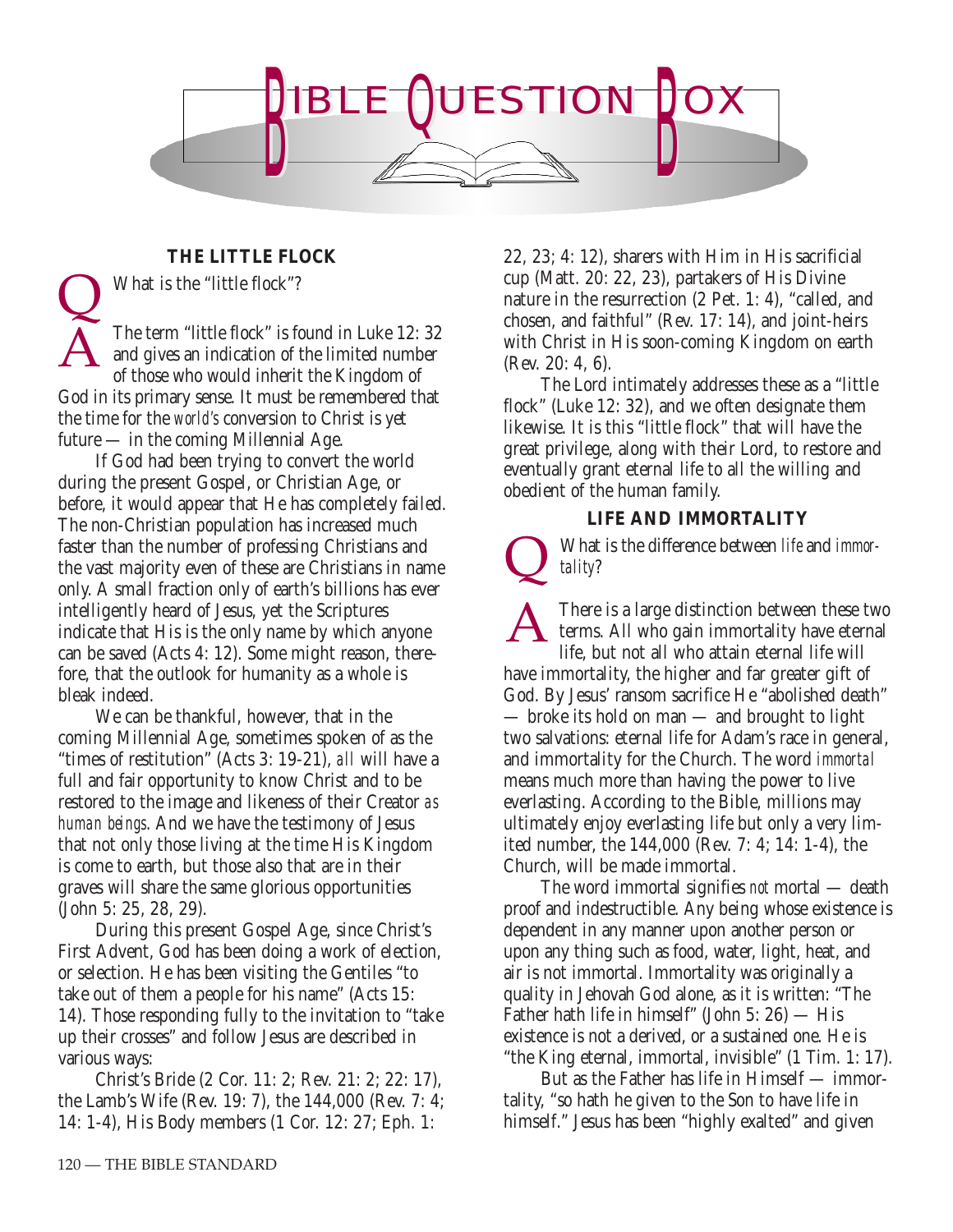"a name which is above every name" (Phil. 2: 9). He is "the express image" of the Father's person (Heb. 1: 3). He is the King of kings and Lord of lords (Rev. 17: 14; 19: 16), "who only hath immortality" (1 Tim. 6: 14-16) — the Father here, as elsewhere, being excluded from the comparison — 1 Cor. 15: 27.

Furthermore, the Little Flock was promised the Divine nature. Of this class the Apostle Peter wrote: "Whereby are given unto us exceeding great and precious promises: that by these ye might be partakers of the divine nature," that is, immortality (2 Pet. 1: 4). And Jesus said that they would sit with Him in His throne in heaven (Rev. 3: 21). The Little Flock members did not originally possess immortality. Hence the Apostle Paul exhorted them "by patient continuance in well doing" to "seek for glory and honour and immortality" (Rom. 2: 7).

Others of the human race are to have everlasting life in the new earth, but they will not have immortality — they will not have life in themselves, self-inherent life, as in the case of Jehovah, Jesus, and the Church.

#### **THE CHRIST**

Past issues of this publication have spoken of Jesus and the Church as the Christ. Please explain further as I do not understand this.  $\overline{\mathsf{Q}}$ 

The word "Christ," from the Greek *Christos,* is derived from the word *chrio,* I anoint, and means "anointed." The word "Messiah," from the Hebrew *Meshiach,* has the same meaning. That with which one is anointed is the holy spirit, and the Apostle Peter tells us in Acts 10: 38 that: "God anointed Jesus of Nazareth with the Holy Spirit." Literally, Jesus was *christed,* from the Greek, *chrio*. This is also taught in Isa. 11: 2; 61: 1, and we have the fact of it witnessed at our Lord's baptism when the heavens were opened unto Him and the spirit descended and lighted upon Him in the form of a dove (Matt. 3: 16). A

But the Bible speaks also of a company — the Church, as being anointed, or christed. St. Paul, referring to the whole faithful Church said in 2 Cor. 1: 21, 22: "Now he which stablisheth us with you in Christ, and hath anointed us, is God; Who hath also sealed us, and given the earnest of the Spirit in our hearts." Here, the Greek word *chrio* is used, showing that the Church was *christed*. St. John speaks of the Church as having received the anointing (Greek *chrism*) — the christing, from God (1 John 2: 20, 27). All who receive the holy spirit are thereby anointed, and because of this, Jesus and the faithful Church constitute Jehovah's Anointed, the Christ *Head and Body,* an anointed company.

The Scriptures refer to the Church, with Jesus, as Christ. St. Paul, writing about 25 years after Jesus' resurrection says that Christ, the first-fruits, would be the first order, or company, to rise from the dead (1 Cor. 15: 23). Evidently he does not refer to Jesus but to the Church, as Jesus had arisen long before. Paul in 1 Cor. 12: 12, 13 compares Jesus and the Church to a human body with its members and calls them "Christ," showing that the Christ is not one member — Jesus alone, but many — Jesus *and* the Church. In Gal. 3: 16 the Apostle calls the Seed of Abraham Christ, and in verse 29 calls the Church with Jesus the seed of Abraham, again showing that the Church with Jesus is the Christ.

#### **The Great Mystery**

We may sum up the matter as follows: the great Deliverer, through whom God promised to rescue the human family from the Adamic death and bless it with an opportunity of gaining everlasting life is composed of a number of persons and therefore is a multitudinous Savior consisting of Jesus and the true Church. This fact, that the Messiah, the Anointed, would be a company and not simply one individual is the mystery, the secret, hidden from the ages and generations before the Gospel Age, which in the Gospel Age was made manifest to the saints, "Even the mystery which hath been hid from ages and from generations, but now is made manifest to his saints" (Col. 1: 26, 27).

This Christ class, the Sons of God, during the present life has suffered for Truth and Righteousness on behalf of the human race and in the Millennium will appear in glory to bless and uplift all mankind from the curse. "And if children, then heirs; heirs of God, and joint-heirs with Christ; if so be that we suffer with him, that we may be also glorified together" (Rom. 8: 17). This thought of Jesus, the Head, and the Church, His Body, constituting the great Deliverer whom Jehovah has raised up for the rescue of mankind from the curse is both the central thought and the deep secret of the Bible. Blessed are they who see and appreciate it!

\* \* \*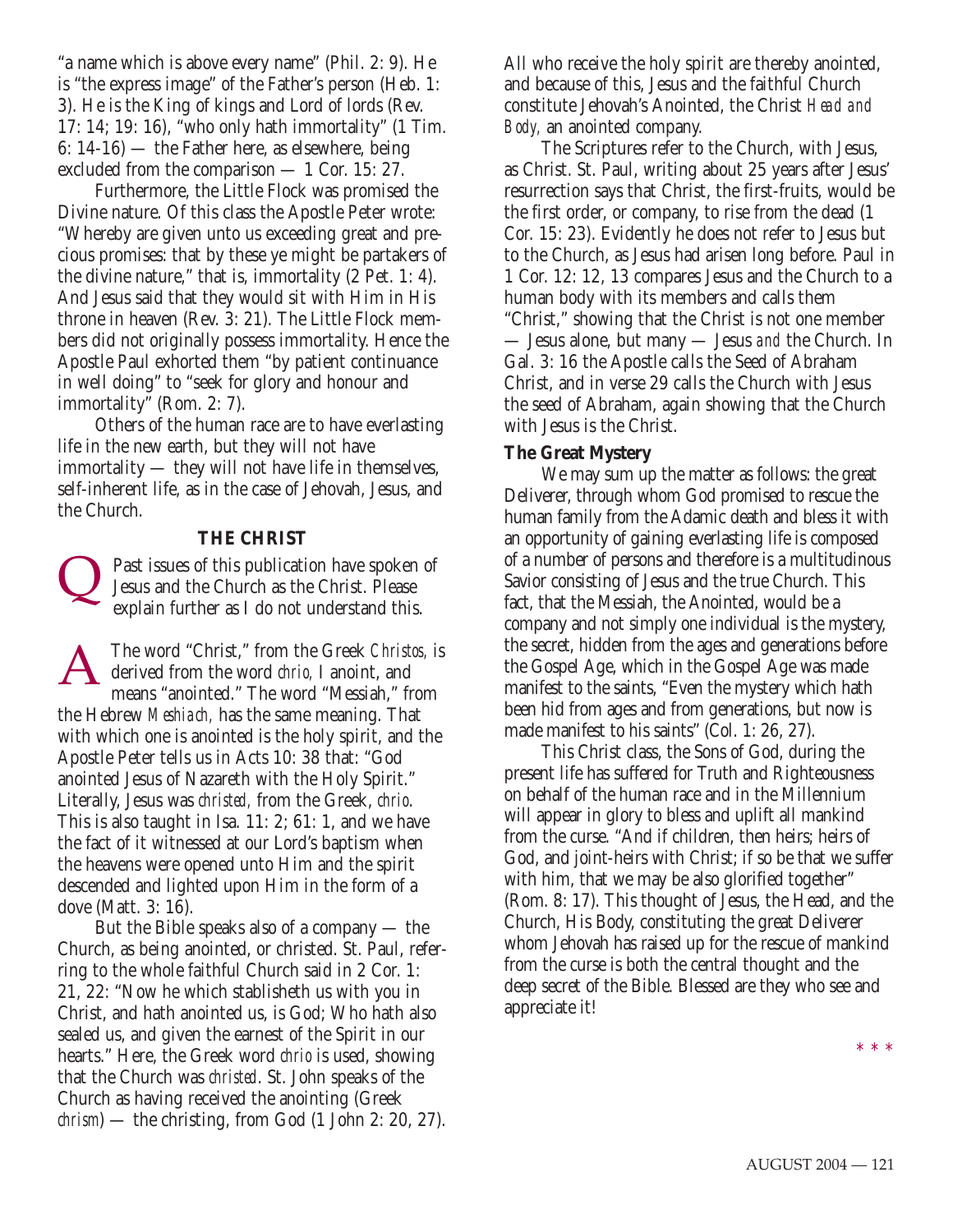# **Servants of God and Man**

*The eighth in a series of articles on godly men and women from around the world, whose lives have shaped the cultures in which we live*

#### **DAVID BRAINERD** 1718-1747

"And let us not be weary in well doing: for in due season we shall reap, if we faint not."  $-$  Gal. 6: 9  $-$ 

David Brainerd lived a short life of little more than twenty-nine years, during the last eight of which he was a fully consecrated believer in Christ. Yet his life and ministry made such an impact that the great evangelist John Wesley stated that every preacher should carefully read *The Life and Diary of David Brainerd,* published by Jonathan Edwards.

Brainerd was born in Connecticut in 1718, the sixth of nine children, to Hezekiah and Dorothy Brainerd. His father, Connecticut legislator, died when David was only nine and his mother died when he was 14.

#### **Conversion to Christ**

The Brainerd family had by heredity a tendency toward poor physical health and mental depression, weaknesses that young David did not escape. With the additional sorrow of losing both parents at an early age, Brainerd began his search for God. As a youth he became a serious student of the Bible and ignored the various pleasures that attracted most boys of his age.

Having a highly sensitive conscience and ever aware of sin, Brainerd, like Martin Luther, desperately sought peace with God and by the age of 20 he began setting aside entire days for fasting and prayer in his efforts to gain God's acceptance. Finally, in July 1739 at age 21, while in prayer he had what he described as a religious experience that filled him with joy and a desire to exalt God.

# **Calling to Missionary Work**

Shortly after his conversion Brainerd enrolled at Yale college to prepare for the ministry. He was sent home in his second year due to ill health but found upon his return that conditions at the college had changed. Preachers of the "Great Awakening" revival movement were giving sermons such as *The Danger of an Unconverted Ministry*. Many students had become excited about their faith but the faculty and staff remained unmoved. The college authorities even established a rule forbidding any criticism of the administration or teachers. While in a private conversation, Brainerd was overheard criticizing one of his tutors and the rector and even though he was at the top of his class academically, he was expelled. This experience hurt him deeply but proved to be providential, as God had other plans for David Brainerd.

A few months later a group of ministers sympathetic to the Great Awakening (called *New Lights*) gave Brainerd a license to preach. They suggested that he become a missionary to the Indians under the sponsorship of the Commissioners of the Society in Scotland for Propagating Christian Knowledge. He accepted the challenge and in the spring of 1743 began an incredible ministry that would last almost to the end of his short life.

Brainerd ministered to the American Indians in Massachusetts, New Jersey, Delaware, Pennsylvania, and New York. God's watch care over him was evident as can be seen by the many Divine interventions he experienced. One such experience came when he arrived at the Forks of the Delaware River in Pennsylvania, intending to enter an Indian community the following day to preach the Gospel. Unknown to him warriors were lying in wait to kill him, but as they neared his tent they observed him on his knees praying. At the same time a snake slipped to his side and prepared to strike, but for no apparent reason it slithered away. The braves took this as a sign that he was a prophet and welcomed him heartily.

# **Sufferings Faithfully Endured**

The sufferings Brainerd endured for the sake of the Gospel are inspiring to all Christians desiring to serve the Lord. Physical sickness and pain were unrelenting, especially that of tuberculosis which he contracted when he was 22. Despite the debilitating symptoms, he pressed on in his ministry until he could do so no more.

Ministering to the Indians was performed under many physical hardships. He lived in a wigwam, ate a scanty diet, slept on straw, and rode full days on horseback, often in the rain. (It is estimated that he travelled 15,000 miles on horseback.)

But even more severe was the recurring mental depression that brought waves of blackness over his soul to the point where he would long for death as a way of escape. But he never let go of his belief in the goodness and truth of God, even though at times of severe depression he could not sense it for a season. He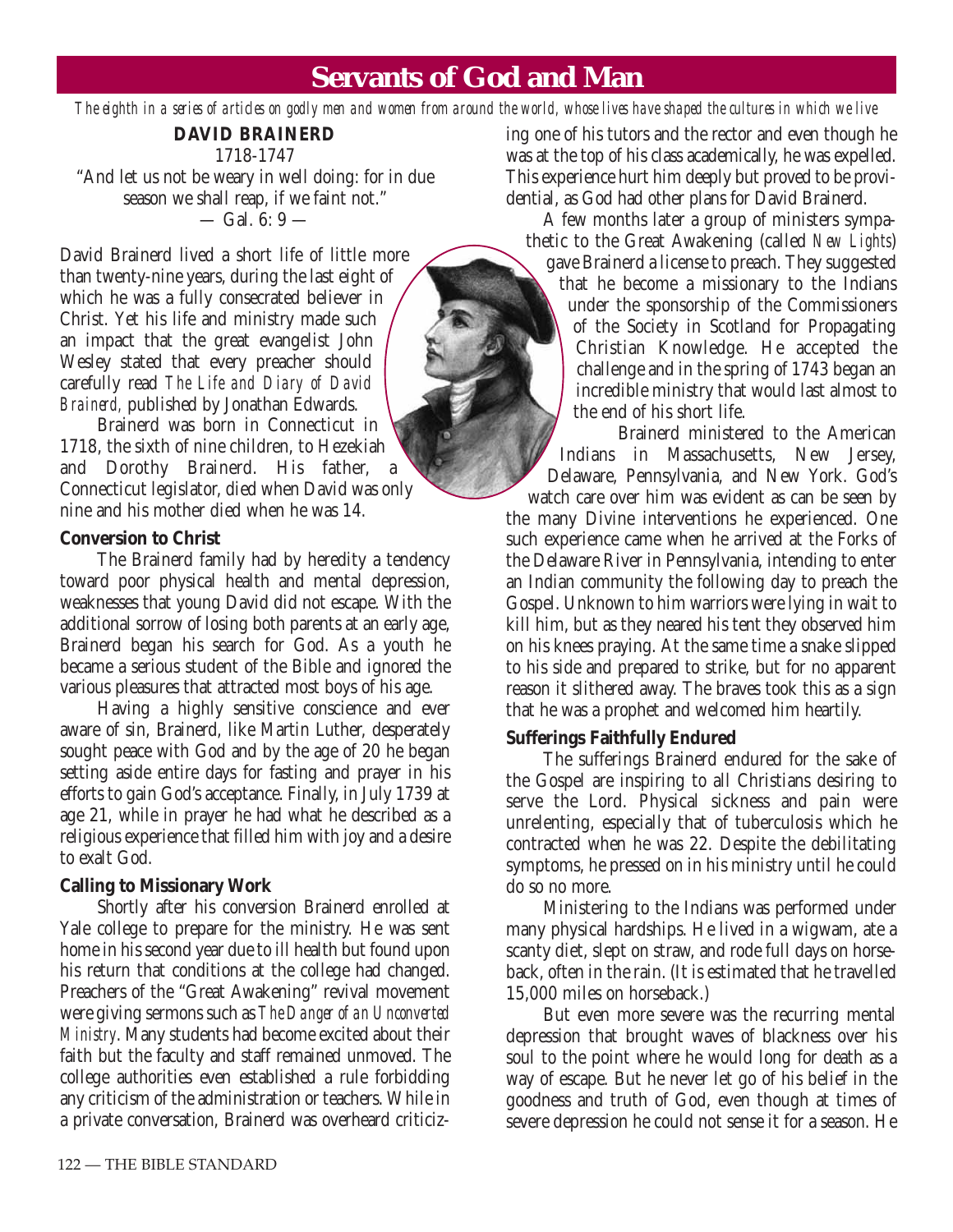wrote in his diary that he learned to view his sufferings as blessings which served to wean him from the earth. Eventually, no matter how severe they became, he claimed they were often accompanied with great joy.

# **Fruitful Results of Ministry**

Although Brainerd's ministry among the Indians showed small results at first, eventually the Lord blessed his labors with rich fruitage. A major breakthrough occurred when his interpreter and interpreter's wife were converted to Christ and baptized.

By the time his brief three-year ministry came to a close, hundreds of American Indians had accepted Christ. One congregation alone numbered more than 130 members. Brainerd himself baptized scores of people. Besides preaching to large numbers, he would meet with individuals and small groups in order to water the Gospel seed that had been planted.

While his main mission was for his hearers to accept Christ and live for Him, he was also concerned with their well-being in general, believing that healthy communities would be more fertile ground for hearing the Gospel. This motivated him to build schools and to promote strong communities. David Brainerd's concern for those he ministered to revealed his great love for them, but due to his keen conscience, he would often chastise himself, believing he should have even greater love.

# **Final Experiences**

Brainerd finally became so sick with tuberculosis that he could not continue his active ministry. His last 19 weeks were spent in the home of Jonathan Edwards, where he was cared for by Edwards' daughter Jerusha. Earlier in life he had expressed his desire for a soulmate and it seems that he finally found that in Jerusha. Her dedication cost her as she died from tuberculosis four months later.

Edwards, instead of becoming bitter over the loss of his daughter, stated that it was a "gracious Providence" for him and his family to have had Brainerd stay with them during his last sickness and death. He considered it a privilege to become better acquainted with, care for, and witness his courageous example.

Some of his final words express so well the complete devotion of his life to the Lord's work: "It is impossible for any rational creature to be happy without acting all for God. God Himself could not make him happy any other way. . . . There is nothing in the world worth living for but doing good and

finishing God's work, doing the work that Christ did. I see nothing else in the world that can yield any satisfaction besides living to God, pleasing Him, and doing His will."

# **Lessons from Brainerd's Life**

Fruitful as David Brainerd's ministry was, perhaps his greatest legacy is that of his life and example, an inspiration to countless Christians ever since.

He displayed a willingness to sacrifice himself and everything he possessed — even the innocent comforts and pleasures of life — so that he could devote every moment to serving the Lord and doing what he believed was the Lord's will for him.

He would set aside several times a day for prayer, sometimes even whole days. Occasionally he would seek out a family or friend to pray with. He would pray for a more sanctified life, for the conversion and spiritual welfare of the Indians, and for the advancement of God's work in the world. Sometimes he would become so caught up in the spirit of prayer that he found it difficult to stop and go to sleep.

Brainerd's diary tells of his spending entire days in fasting. He would fast when he became unsure about the direction his ministry should take, but his chief purpose in fasting was to gain greater spiritual depth and usefulness in bringing the Gospel and its power to the Indians. Often his diary would record success in his ministry or some remarkable blessing following intense fasting and prayer. He often encouraged others to prayer, fasting, and study.

He also exercised the perseverance to press on regardless of physical and emotional suffering, loneliness, and hardships in seeking to do God's will. Like the Apostle Paul, he considered them to be "light afflictions." He downplayed his own struggles by saying that many of God's children have been called upon to endure greater trials than him.

A fitting tribute to the life and example of this courageous Christian missionary is found in the words of John Piper:

*Brainerd's life is a vivid, powerful testimony to the truth that God can and does use sick, discouraged, beat-down, lonely, struggling saints, who cry to Him day and night, to accomplish amazing things for His glory.*

Sources: www.wholesomewords.org/biography/biobrainerd.html; www.desiringgod.org/library/biographies/90brainerd.html *Profiles in Evangelism* by Fred Barlow, Sword of the Lord Publishers, c1976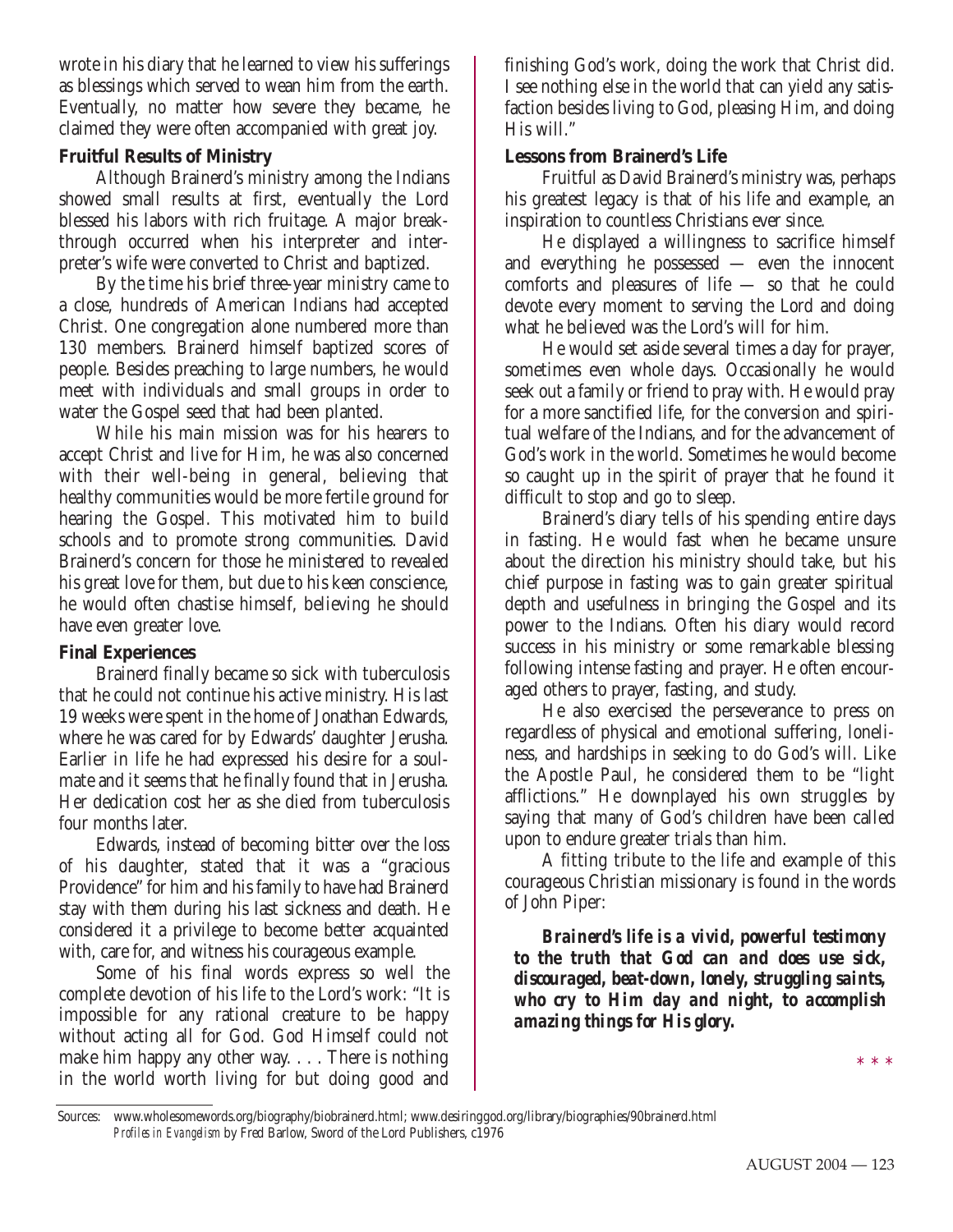# THE ELEMENTS OF WISDOM

*Wisdom is the principal thing; therefore get wisdom: and in all your getting get understanding —* Proverbs 4: 7 *—*

*The wisdom which is from above is first pure, then peaceable, gentle, willing to yield, full of mercy and good fruits* — James 3: 17 (New King James Version) —

**THESE HEAVENLY COUNSELS** have been in the Lord's Word for centuries. They have been in our hands and before our eyes for years. We know them, we assent to them, and yet how few seem to know how to apply them in the ordinary affairs of life. Surely as the Lord looks down upon us He must say: These people require line upon line, precept upon precept, instruction and repetition continually.

We all might well be thoroughly discouraged were it not for the assurance that the Lord looks deeper than the outward conduct, that He is a discerner of the thoughts and intents of the heart, and that according to what He sees to be our desires and efforts is His judgment respecting us. The thoughts and intents of our hearts are sometimes short of the standard that we ourselves approve, and how short of any standard that we could approve would be much of our conduct if we could see ourselves as others see us and especially as the Lord sees us!

We are not seeking to discourage any dear brother or sister who is painfully, laboriously, striving to attain a higher plane in their walk with the Lord. On the contrary, we have nothing but sympathy for them and are assured that the Lord regards both them and us compassionately: "He knows our frame; he remembers that we are dust" (Psa. 103: 14). The Lord recognizes that we are imperfect, fallen creatures, and He is not expecting perfection of us. He has made provision for the covering of our imperfections that we do not at heart assent to through the merit of our Lord's sacrifice.

# **Words an Indication of Heart Condition**

He has also given us instruction respecting His will and is carefully scrutinizing us day by day to see to what extent our love for Him and for the principles of righteousness which He has declared and which we have acknowledged are entering into and controlling the forces and conduct of our lives. The words of our mouths are but the echoes of our hearts, and to whatever extent our hearts are clean our words will be pure,

and to whatever extent our hearts are loving and gentle and kind our words and conduct will be in accord with these divinely approved qualities.

# **FIRST PURE, THEN PEACEABLE**

Let us examine ourselves afresh to know the condition of our hearts, remembering the word of the Lord, that if we judge ourselves we would not require that He should judge us, but that if we neglect to correct ourselves He will chasten us, because we put our cause in His hand, because we are His. The word *pure* has in it the thought of innocent, without deceit; the thought of virtue and chastity; the thought of clean and true. We cannot hope that any are actually pure in the absolute sense of this word, but we do rejoice that our dear Master gave the key to a proper understanding of the matter when he said, "Blessed are the pure in heart." So long as we are in this present, imperfect condition, absolute purity is impossible. For us to be pure of heart is possible — purity of intention, purity of motive.

When we begin a self-examination to see whether or not we are using our time, talents, and influence wisely, this is the first point for scrutiny: Are we pure in heart in our daily course of life? Are we sincere in the prayers that we utter to the Lord, in our endeavors to please Him? Are we candid and honest in our relationship toward the Father? Do we love Him with a pure love, heartily, fervently, or do we not? Let each decide this point for himself before proceeding to the next. If upon examination we find that our hearts have not been pure in respect to our relationship to our Lord and His Word and to the Father, let us go no further until we have asked divine forgiveness and resolve that by the Lord's assisting grace we will be nothing less than pure in heart, pure in endeavor.

If we can assure ourselves that our motives and intentions have nothing of selfishness connected with them, that our purposes are pure in the sight of the Lord, then indeed, our hearts may rejoice whatever may have been our weaknesses and imperfections of the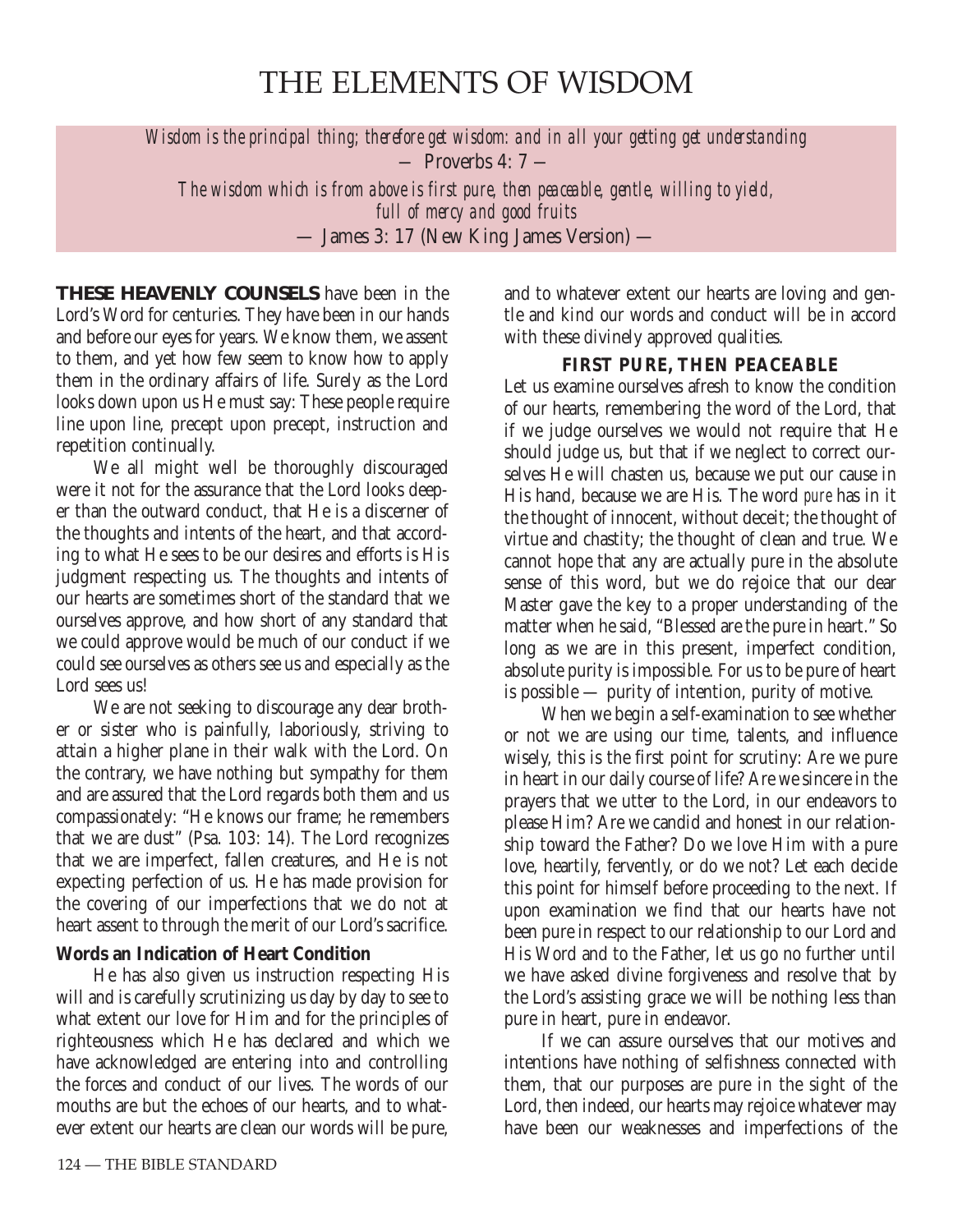flesh, in our relationship toward our Lord, or the Father, or our neighbors, or the world.

The next point is, Are we peaceable? Have we been seeking to cultivate peace, or, as the Scriptures put it, "Follow peace with all men, and holiness, without which no man shall see the Lord"? (Heb. 12: 14). Have we lived as peaceably, as pure of heart toward God and His Word and His people as is possible for us? If so, we have cause for rejoicing afresh and being of good courage; if not, here is another lesson and opportunity for going to God to acknowledge our fault, to pray for more of this wisdom from above, which is first pure and then so far as possible, peaceable toward all peace loving, peace disposed.

#### **WILLING TO YIELD**

How has it been with us? Have we been hard-hearted, cold and repulsive, or have we been gentle, kind, sympathetic with those with whom we are in contact, easy to be entreated, willing, yes, anxious to do everything which in our judgments would seem to be in the interest and for the welfare of others that are proper, reasonable, and right to do? If so, we can be happy about it but let us not too hastily conclude, nor too hastily congratulate ourselves along this line until we have made close inspection of our pathway. Have any appealed to us for forgiveness and been refused? If so, ours is a very dangerous position. The Lord declares most positively that should that be our attitude, we can expect no mercy from Him until our attitude is corrected. He insists upon this  $-$  "After this manner pray ye  $\ldots$ Forgive us our trespasses as we also forgive those who trespass against us."

# **Forgiving from the Heart**

Emphasizing the matter, the Master explained, "For if you do not forgive men their trespasses, neither will your heavenly Father forgive your trespasses." What a thought! Do we need mercy? Do we need to have our faults and weaknesses of the flesh covered? Do we rejoice in the privilege of approaching God to obtain mercy? Then, as a condition to those privileges and blessings we must be in the attitude of heart where we not only forgive those who trespass against us but forgive them gladly, freely, heartily. Our Lord warns us against a forgiving with the lips which does not include a forgiving from the heart: "Except ye shall from your hearts forgive" (Matt. 18: 35).

Let no one deceive himself — mercy is a prime essential to everyone who would be counted as among the Lord's people, and who would count himself as hav-

*Let no one deceive himself — mercy is a prime essential to everyone who would be counted as among the Lord's people, and who would count himself as having any of the evidences of acceptance with the Lord to gain salvation in His Kingdom.*

ing any of the evidences of acceptance with the Lord to gain salvation in His Kingdom. If we have been derelict in this matter in the past, let us be the more zealous now to correct matters and the more on our guard as respects the future that we may not go further into error in this way.

# **FULL OF MERCY AND GOOD FRUITS**

Here we have the essence of the whole matter: the Lord is very merciful — Love is His name — and in proportion as we have received His spirit, we are full of love and mercy. He that lacks mercy lacks the spirit of the Lord, as though when we read, "If any man have not the spirit of Christ he is none of his," we should substitute the word mercy and say: If any man have not mercy he is none of Christ's. Merciful Lord, help us we pray, that we may have more and more of Your spirit of compassion and sympathy and love, that we may more and more become copies of Your dear Son, and thus copies of our Father whose mercy endureth forever, and obedient followers of Him who said that — unto seventy times seven we should be ready to fully and freely forgive from the heart those who transgress against us and repent (Matt. 18: 22)!

Full of good fruits! Yes, the fuller we are of mercy, the more of the other graces of the Lord's spirit we may possess. It is really a negative quality: it signifies merely that we do not resent the evils of others, that we are willing to forgive, to have compassion. Still more is necessary for we must also have the active traits of character that will reach out toward others — not to injure them, not to pull them down, not to slander them, not to backbite them, but to do them good. The fruits of the spirit of evil are anger, malice, hatred, envy, strife. Whoever finds any of these lurking anywhere in his heart should both labor and pray to have himself cleansed from the leaven of corruption that he might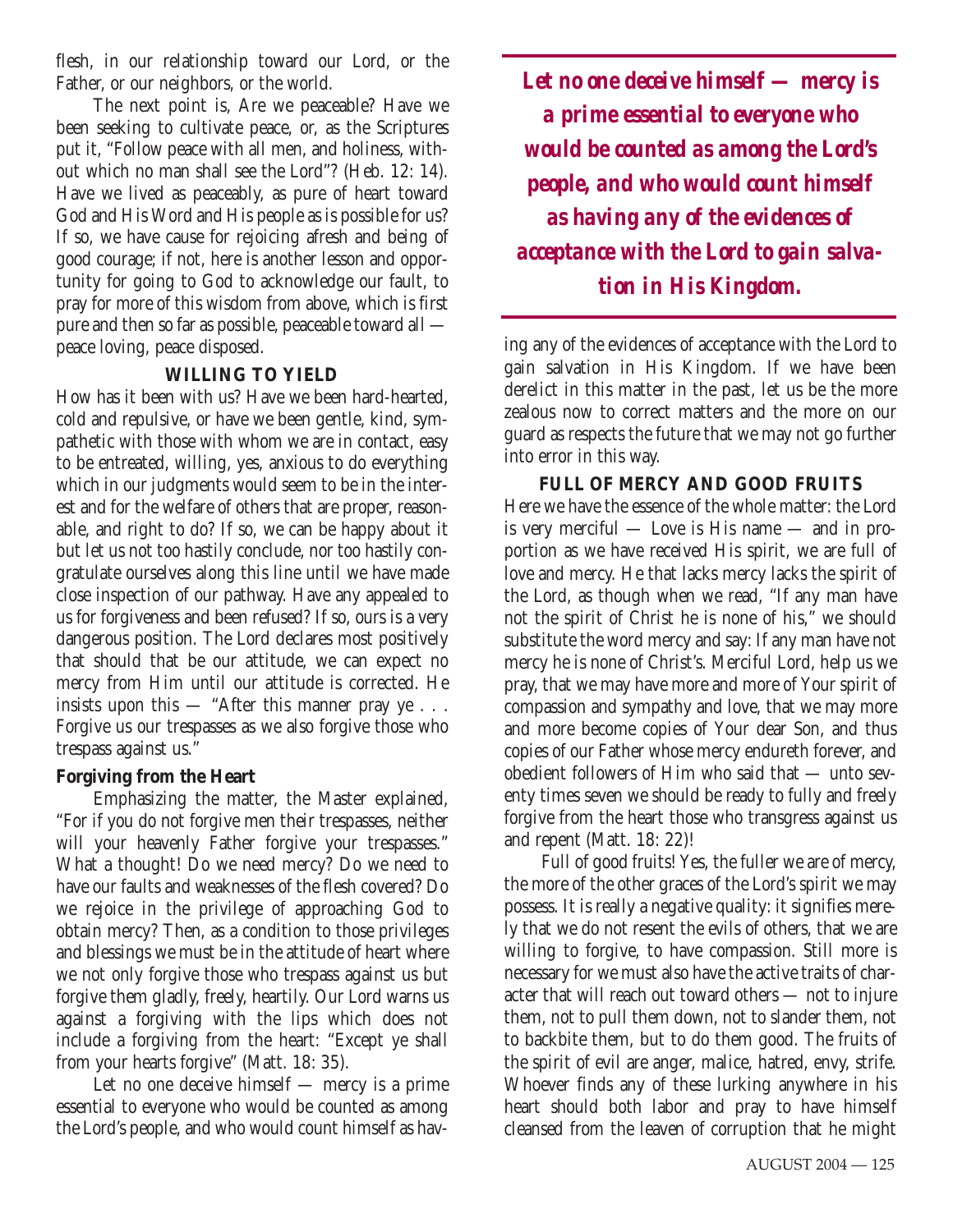*Let us be more God-like then in our relationship and dealings with and toward each other, and then these various elements of love will form in us gradually until, by the grace of God, we shall be filled with His spirit, the spirit of love.*

be completely filled with the fruits of the spirit, good fruits — meekness, gentleness, patience, long-suffering, brotherly kindness, love, that these things might be in him and abound.

#### **Brotherly Kindness**

If we have mercy towards a fellow Christian who may have transgressed against us, we are not to feel boastful of the matter but to realize that we also have been forgiven much and are objects of Divine mercy and we are to go on to cultivate in our hearts and to be filled with the other good fruits. We ought to learn to exercise patience toward a brother, to help him overcome his natural difficulties and weaknesses in a most kind, gentle, sympathetic manner, remembering ourselves also lest we should be tempted. We should be on the alert to exercise brotherly kindness, not merely toward those whose natural dispositions we admire because they are like our own or superior to our own; but rather — our love for the Lord and the brethren should lead us to sacrifice our natural tastes and inclinations to some degree that we might give encouragement and assistance in the good way to fellow-Christians who are naturally less amiable, or who have made less progress, or whose weaknesses or shortcomings are more apparent.

This will be brotherly kindness and it will also be God-likeness, for thus the Almighty and our Lord Jesus, while having the expected fellowship with the holy beings in heaven, condescended to us and continually bow down to listen to, sympathize, and to assist us. Let us be more God-like then in our relationship and dealings with and toward each other, and then these various elements of love will form in us gradually until, by the grace of God, we shall be filled with His spirit, the spirit of love — until we have that perfect law in full control of all our words and thoughts and doings. Let us stand fast, waiting for the glorious Kingdom which the Lord has promised to all such overcomers of the world and its spirit of sin and bitterness and evil.

\* \* \*

# **LET HIM TEACH THEE**

Let Him teach thee, weary soul; *(Psa. 27: 11)* Let His hands now make thee whole; *(Job 5: 8)* Let His peace thy heart control — *(Col. 3: 15)* Let Him teach thee. Into paths of righteousness *(Psa. 23: 3)* Let Him lead and let Him bless; *(Psa. 67: 7)* Let Him save thee from distress — *(Psa. 107: 13)* Let Him teach thee. Let Him guide thee with His eye: *(Psa. 32: 8)* Let His hand thy need supply; *(Phil. 4: 19)* Let His goodness satisfy — *(Psa. 65: 4)* Let Him teach thee. Let His good Word sanctify; *(John 17: 17)* Let the furnace purify; *(1 Peter 1: 7)* Let Him say, "Fear not; 'tis I" — *(Mark 6: 50)* Let Him teach thee.

Let Him probe thy heart within; *(Psa. 66: 10)* Let Him search out every sin; *(Psa. 139: 23)* Let the glorious light shine in  $-$  *(2 Cor. 4: 6)* Let Him teach thee. Let the Shepherd kindly feed; *(Isa. 40: 11)* Let Him firmly, truly lead; *(Isa. 40: 11)* (He'll not break the bruised reed,) *(Isa. 42: 3)* Let Him teach thee. Let Him give thee songs at night; *(Job 35: 10)* Let Him make the darkness light; *(Isa. 42: 16)* Let Him set thy spirit right — *(Psa. 51: 10)* Let Him teach thee. In the tumult let Him hide, *(Psa. 27: 5; Psa. 31: 20)* Let Him keep thee at His side; *(Ex. 33: 21)* Let His name be glorified — *(Isa. 61: 3)* Let Him teach thee. *Poems of Dawn,* p. 28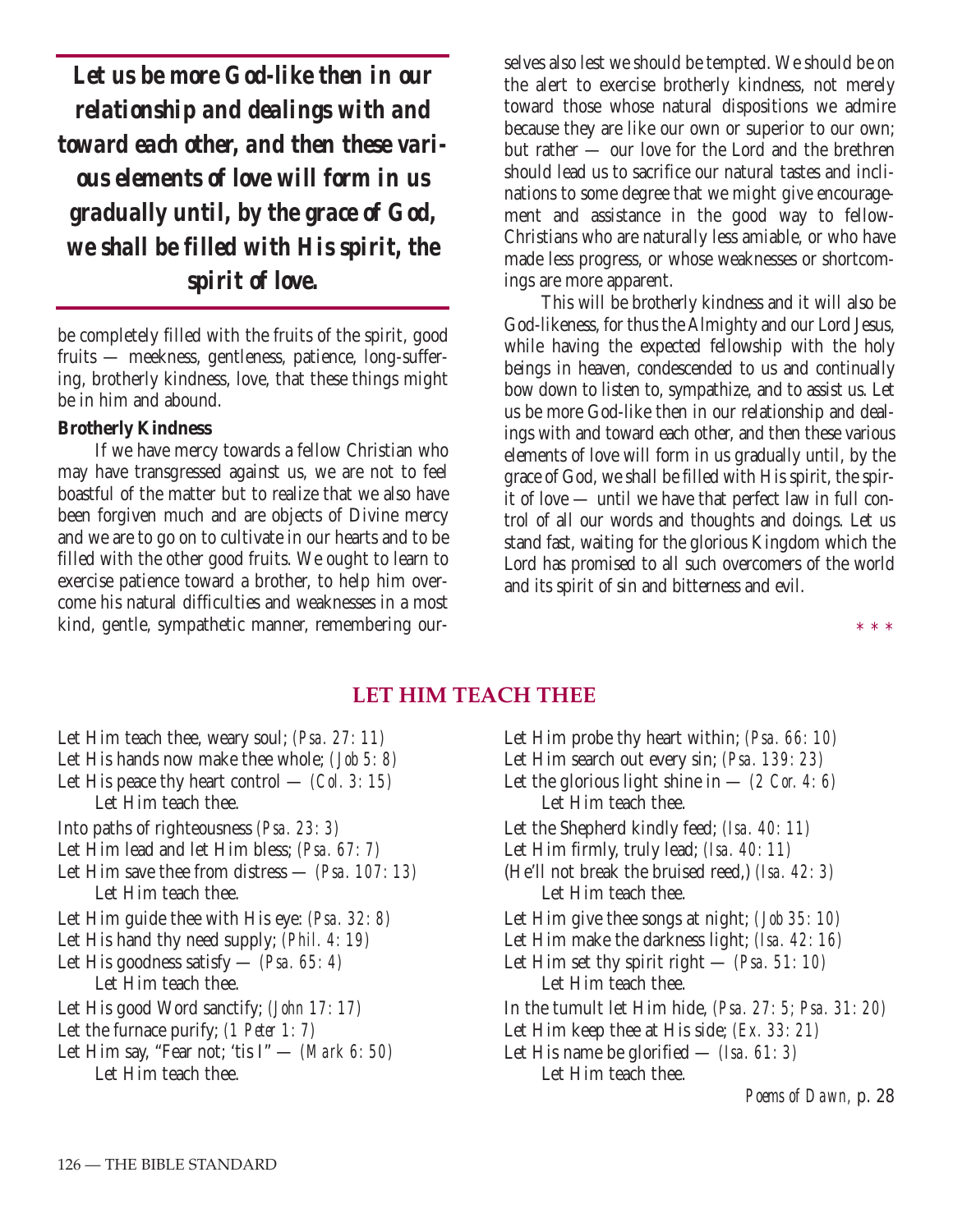# **THE MAIL BOX**



Bro. Ralph Herzig,

We listen each Sunday morning to the Questions and Answers radio program. It is precious in that the Lord is honored and teaches how to pray throughout the day. What a blessing! My heart is overwhelmed and the tears come . . . .

The faith stands stronger in our weakness, and I feel sad for those who listen as though we "know it all." But you have striven to be of sincere desire for the faithful and I appreciate the process of work that you have and are doing.We know the responsibilities of hardship and Christ Jesus' counsel and comfort always.

G.R., Minnesota

Dear sir:

I have received the second volume of *Studies in the Scriptures*. I have searched all the Scriptures in your book, and they are all there according to Jehovah's words.

As a new student, I am diligently searching Jehovah with the aid of your Bible *Studies*. I thank you and your organization, for you and your co-workers are truly consecrated and blessed.

God bless you and yours for the work that you are proclaiming through His name.

J. R., New York

\* \* \*

**We welcome your letters for publication but reserve the right to edit them. We indicate only the correspondent's initials, except where the writer is an appointee of the Movement. Submit letters, marked "Editorial" to our mailing address, or e-mail us at:** *editorial@biblestandard.com* **(enter "Letters Column" in the subject line).** *Please give your full name and postal address.*

# **PUBLICATIONS**

#### **A partial list of our publications appears below. Send for our free catalog.**

*Prices are for U.S. addresses only; others add 25 percent toward postage.*

#### **STUDIES IN THE SCRIPTURES**

| Vol. 1, The Divine Plan of the Ages  paperbound \$1.50, cloth \$3.00                |  |
|-------------------------------------------------------------------------------------|--|
| Vol. 2, The Time Is At Hand (chronology, antichrist, etc.) \$4.00                   |  |
|                                                                                     |  |
| Vol. 4, The Battle of Armageddon (the great conflict)  \$ 2.00                      |  |
| Vol. 5, The At-One-Ment Between God and Man (clearly explained)  \$ 2.00            |  |
| Vol. 6, <i>The New Creation</i> (its duties, baptism, sabbath, <i>etc.</i> )\$ 2.50 |  |
| Complete set of these clothbound "Bible keys" \$10.95                               |  |

#### **ATTRACTIVE HARDBOUND BOOKS**

| Life — Death — Hereafter (224 pages)  paperbound \$1.50, cloth \$2.00  |
|------------------------------------------------------------------------|
| God (547 pages; describing Jehovah's great attributes, etc.)  \$2.00   |
| Creation (585 pages; describing God's creative work, etc.) \$2.00      |
| The Bible (794 pages; much useful information on it, its uses)  \$2.50 |
| Christ — Spirit — Covenants (744 pages, very informative)  \$2.50      |
|                                                                        |
| The Millennium (480 pages; expounding many Scriptures)  \$7.00         |
|                                                                        |
| Poems of Dawn (300 choice Christian poems for many occasions) \$5.00   |
| <i>Photo-Drama of Creation</i> (good for children; paperbound)  \$4.95 |
|                                                                        |
| Tabernacle Shadows (176 pages, types explained)  hardbound \$4.00      |
|                                                                        |

#### **HELPFUL PRICED BOOKLETS**

| The Restoration of Israel (48 pages; from "Studies" Vol. 3)  \$ 1.00   |     |
|------------------------------------------------------------------------|-----|
| Anglo-Israelism — A Modern Delusion (80 pages; this and other          |     |
| serious errors of H. W. and Garner Ted Armstrong refuted) 50           |     |
| <i>The Gift of Tongues</i> — Should We Seek or Shun It? (80 pages) 50  |     |
| Is there Hope for Any of the Unsaved Dead? (80 hope-inspiring pages)50 |     |
| Satan, Satanism, Demonism and Exorcism (80 pages; real dangers)50      |     |
|                                                                        |     |
| The Great Pyramid and the Bible (48 pages; Bible corroborations) 50    |     |
| The Hell of the Bible (60 pages; a veritable sunburst to many          |     |
| thousands; treats every Bible text relating to Hell)                   | .25 |
| Spiritism — Ancient & Modern (67 pages; a Biblical, factual, and       |     |
| reasonable explanation, proving it to be Demonism)                     | .25 |

*Jewish Hopes and Prospects* (52 pages; describes present-day

| The Teachings of "Jehovah's Witnesses" Examined (points pro and con) 10 |  |
|-------------------------------------------------------------------------|--|

#### **FREE TRACTS — DISTRIBUTORS WANTED**

Generally we do not pay distributors of our literature. Samples of many of our items will be provided on request. Preferably, our literature should first be studied and digested prior to distribution, so that you would be ready always to give an answer to every man that asks you a reason of the hope that is in you, with gentleness and reverence (1 Pet. 3: 15).

#### **FREE 24-PAGE BOOKLETS FOR SPECIAL LIMITED NEEDS**

*Where are the Dead? • Life and Immortality • What is the Soul? • The Resurrection of the Dead • Spiritism is Demonism • Why Does A Loving God Permit Calamities? • The Sabbath Day • Faith Healing • Baptism • Speaking in Tongues — Is it of God? • The Kingdom of God • Mormonism — A Modern Delusion • Preservation of Identity in the Resurrection • The Evolution Theory Examined • Why We Believe in God's Existence • The Rapture • Future Life By Resurrection — Not Reincarnation • Must Christians Pay Tithes?*

#### **FREE LEAFLETS FOR GENERAL DISTRIBUTION**

*Do You Know? • Thieves In Paradise • Israel's Return • What is Hell? • The Bible vs. Evolution • "Flying Saucers" • Jesus' Second Advent • Judgment Day • God Loves You! • Earth's Coming Theocratic Government • War on Poverty • Oathbound Promise • Man's Eternal Destiny • Pollution Crisis • What is the Truth? • Great Pyramid • Restitution • Is God or Satan Winning? • The Full Gospel • Peace — How it Will Come • True Freedom*

#### **SMALL LEAFLETS FOR GENERAL DISTRIBUTION**

Titles vary from time to time; items in stock may change.

*Bible Standard Ad • Coming By and By • Christ's Glorious Reign • Close Your Eyes/DP Ad • Desolation/Restoration • Father Take My Hand • A Good New Year Recipe • How Readest Thou? • Nearing God's Kingdom • My Lord and I/ Picture • 23rd Psalm • Salvation/All Things New • Scripture Studies Ad • Watchman, What of the Night?*

**\*\*\***